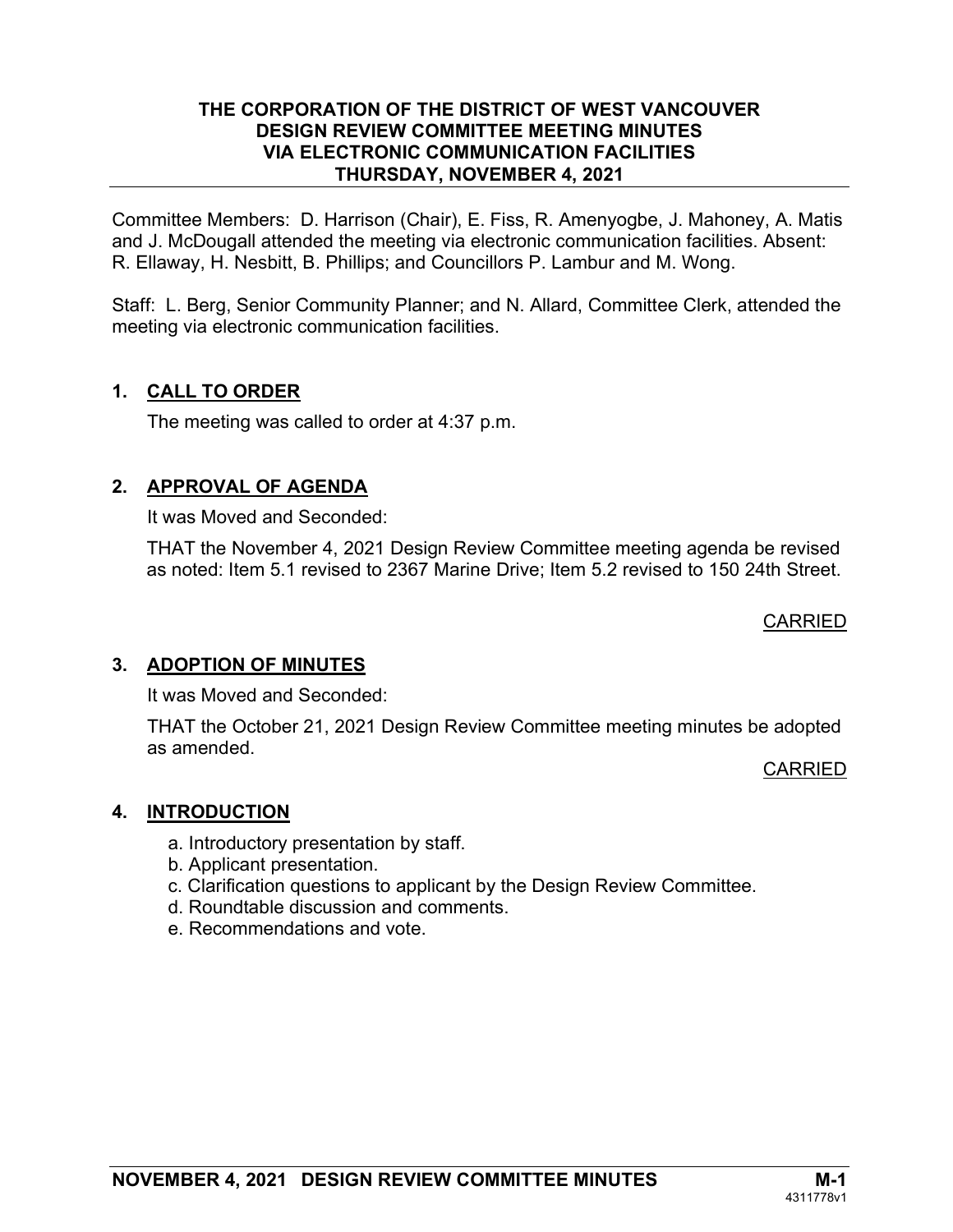# 5. APPLICATIONS FOR CONSIDERATION

# Applications Referred to the Design Review Committee for Consideration:

5.1 Address: 150 24th Street (Seastrand Apartment Balcony Railing Safety and Replacement Project)

Due to technical challenges Item 5.1 was considered immediately following Item 5.2.

#### 5.2 Address: 2367 Marine Drive (Development Permit Amendment)

Background: K. Koufogiannakis, Assistant Planner, introduced the proposal and spoke relative to site context:

- This is a development permit amendment to Development Permit No. 15-093, approved January 2, 2020. Review and support from Design Review Committee was initially provided in 2018.
- Fronts Marine Drive to the south and is located within the Duplex Development Permit Area, RD 1 Zone and is surrounded by: single family houses to the north and duplexes on all other sides.
- Proposed changes include exterior cladding materials, garage doors and windows placements, landscaping including driveway materials, and deletion of two accessory buildings in the rear yard.
- Displayed rendering comparing approved and proposed changes of units.

#### Committee Questions:

The Committee went on to question the presenters, with the applicants and staff responses in *italics*.

- Why are accessory buildings in the rear removed? The accessory buildings were removed due to cost.
- The new siding material looks lighter; are there any glare issues from the material? Material is a matte finish so I am not anticipating any glare; is a flat exterior surface.

# Committee Comments:

The Committee went on to provide comments on the presentation, including:

- The roof is a shed roof; I think the thickness of roof should be increased to allow for proper drainage along facia.
- Some variety in the middle between units would improve façade and give the two buildings an identity.
- Seems to be a reduction of the landscape area at the rear with the extension of the building.
- On the west side there is an existing tree that needs to be retained and there appears to be no planting along the fence line. Suggestion is to have some type of planting on the west side if the plans allow.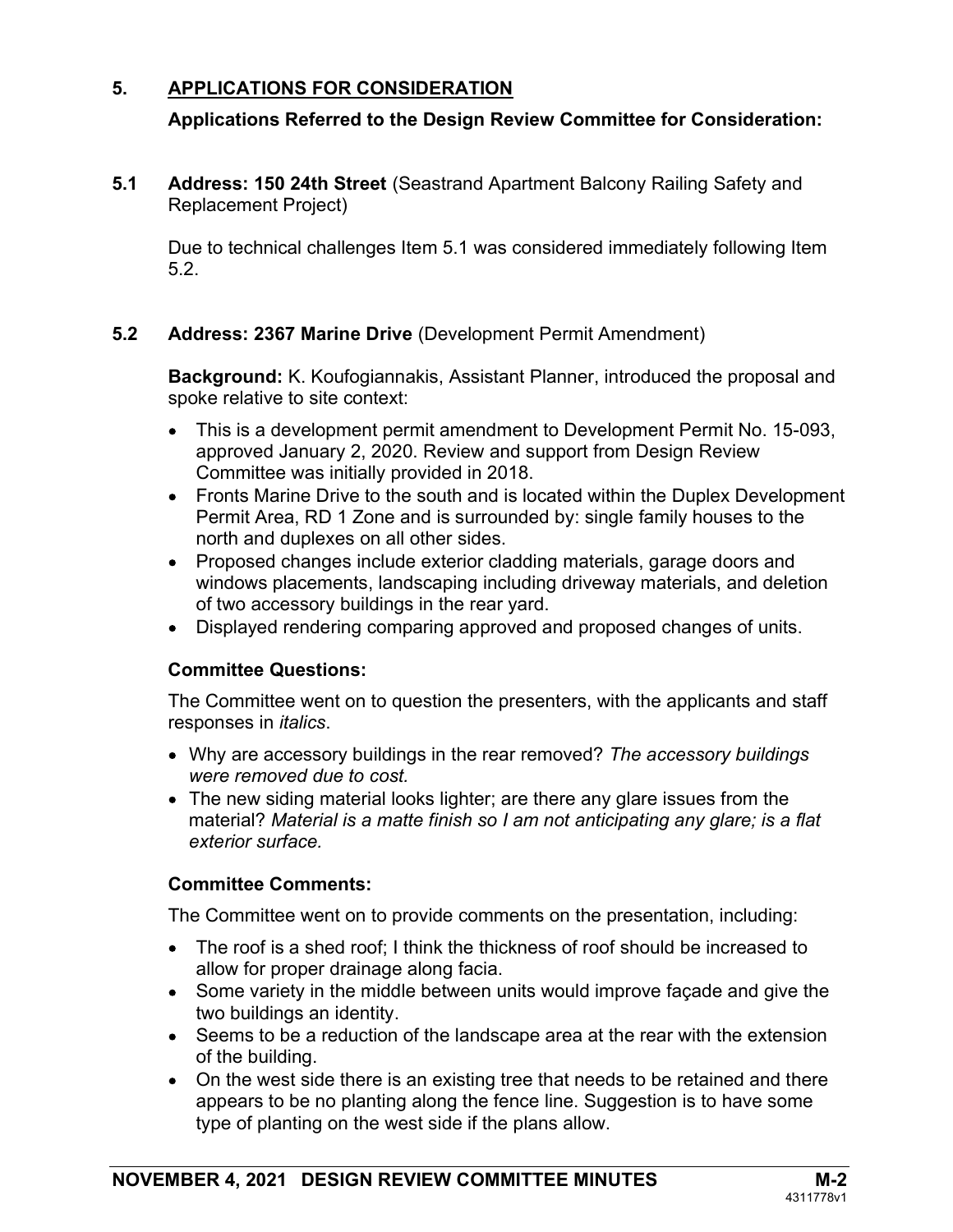- The changes look acceptable and are minor in nature so no concerns.
- Cladding is well done even though new material is being proposed.
- Generally okay with the proposed changes in materials; it appears in the approved version that the windows wrap the corner and now this aspect has been eliminated. Perhaps a wrapped window on the upper floor could be added.
- In future, a shed/storage accessory building maybe added which would result in a loss of landscape area. Perhaps this should be considered when proposing to remove the accessory buildings.
- Do not see any objections to what is being proposed.
- Applicant response: Changes partially a result of budget. Changes are modernized and keeping in line with a cleaner look; still trying to keep with this feel however with the use of a more contemporary feel. Window not wrapped around the corner on upper floor for privacy to adjacent neighbours.

# SUPPORT

Having reviewed the application and heard the presentation provided by the Applicant:

It was Moved and Seconded:

 THAT the Design Review Committee support the 2367 Marine Drive application subject to the following items with staff:

- consider change in the variety of garage door treatment in order to differentiate between the units; and
- consider vegetation along the west fence line if conditions allow, to soften the fence presence.

#### CARRIED

# POLL CALLED FOR THE VOTE = 5

5.1 Address: 150 24th Street (Seastrand Apartment Balcony Railing Safety and Replacement Project)

Background: M. Roberts, Planning Technician, introduced the proposal and spoke relative to site context.

- Subject site located at the end of 24th Street on the waterfront; adjacent to the seawall and the multi-family site to the east.
- Building is known as the Seastrand; 16 story residential apartment with 114 units; built in 1963. When the building was constructed, the form and character permit development permit guidelines at the time had not yet been created.
- In 1983 a development permit was authorized to allow for balcony enclosures. Requirements of this permit included:
	- $\circ$  That the balcony enclosures align with the handrails spacing and were capable of sliding open.
	- $\circ$  Most of the enclosures consisted of  $7 9$  panels depending on the unit.
	- $\circ$  1985 Amendment to the development permit to require all enclosures be made of clear glass.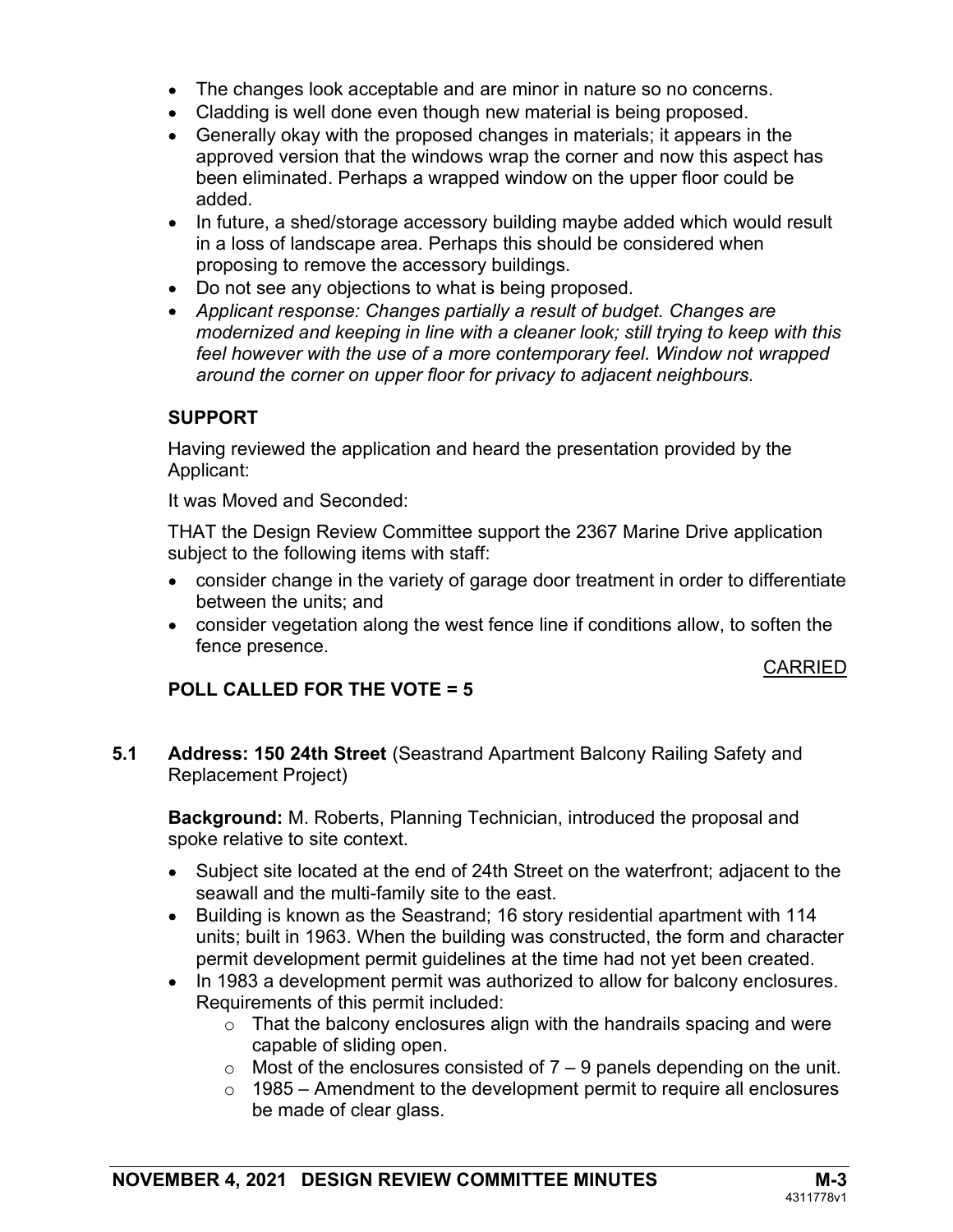- $\circ$  2018 Director of Planning approved the consideration of 4 and 5 panel balcony enclosures.
- As a result of the above development permit history a large number of the balconies have been enclosed.
- District has received a proposal to upgrade all of the railings of the building due to life safety issues.
- Proposal is for two different types of rails:
	- $\circ$  Vertical cables stainless steel.
	- $\circ$  Webnet pattern equipped with fasteners; diamond pattern.
- Several of the units will have the guardrail height extended by up to 5 inches to accommodate balcony floor levels that have been raised when that balconies were originally enclosed.
- Proposed Elevations:
	- $\circ$  South corners in webnet pattern; centres with vertical cables.
	- $\circ$  North balconies in webnet pattern.
	- $\circ$  West corners in webnet; centre with vertical cables.
	- $\circ$  East corners in webnet; centres with vertical cables.
- Property is within the Ambleside Development Permit Area and is subject to the area specific guidelines; objective to ensure that building has a high quality of design and keeps in line with the surrounding developments.

Project Presentation: Cameron Robinson (Structural Engineer, Laterra Engineering) provided a presentation including:

- Owners seeking guardrail replacements.
- Guardrails require replacement as:
	- o Current guardrails do not comply with BC Building Code.
	- o Rails are aged; corroded, and missing top rail fasteners in various locations.
	- $\circ$  Existing balcony enclosures increase the floor height which makes the guardrail height non-compliant with code standards.
	- o The variation in the enclosure construction and removal of, has created an inconsistent look to the building.
- Webnet will be used as a feature only in the corners to add character and contrast to the view. Primary interest for owners is visual; creates a clean, modern look with varied graduated coverage from bottom to top of panel in random pattern.
- Vertical cable guardrail in centre areas will provide clean line look. Height of guardrails will be extended in areas where the floor height has been raised such as for those units which had balconies enclosed.

# Committee Questions:

The Committee went on to question the presenters, with the applicants and staff responses in *italics*.

 What is the potential for the design of the webnet (is there a custom design? Who is designing it?) We will prepare four different random panels with the appropriate coverage (1 percent top, 20 percent middle, 50 percent bottom).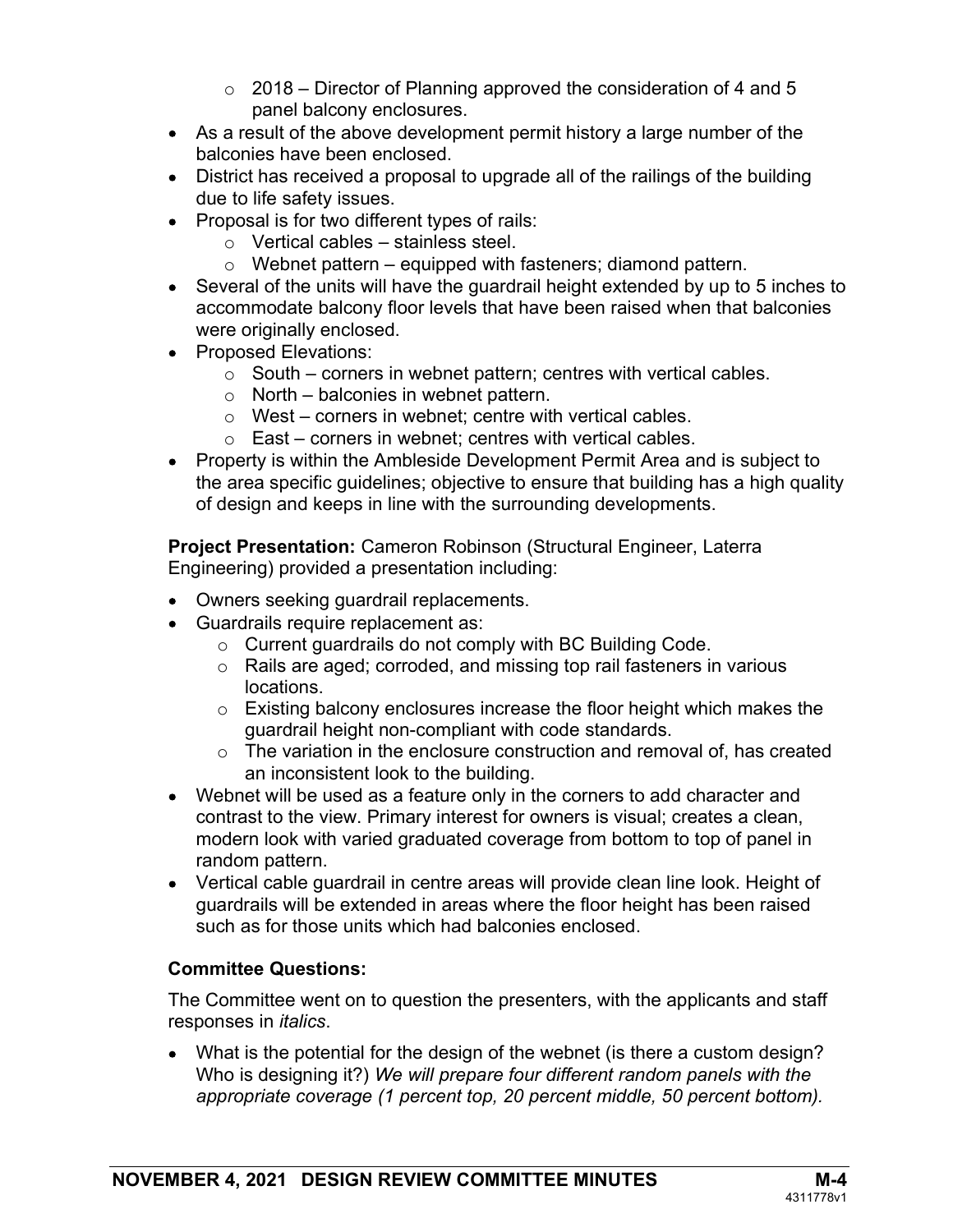- Who will be designing the webnet? The manufacturer will provide models to the owners who will then choose.
- $\bullet$  I haven't seen this type of application on a tower; are there any issues with how ridged the materials are in this type of use? I will be testing these aspects to ensure they are compliant. Vertical cables being proposed are 70-80 mm apart so they have to stretch quite a bit in order to meet standards. We will be testing this specifically.
- Material being used is powder coated aluminum? No  $-$  stainless steel with a polished finish.
- How will the vertical cable be tested for compliance in terms of climbability? Climbability as per the building code allows for 20 mm by 45 mm. We are going to make sure that the webnet is compliant with this specification.
- The vertical cable are constantly under tension; the stress on the cables will be quite high. Will you test for these aspects? I would not be able to get a 4 diameter bar to resist these loads therefore, I would have to enlarge that bar; this would take away from view. This system is durable and will require less maintenance than glass however there will still be maintenance involved. Vertical spacing between posts is 4 ft.
- Has this treatment been used in Vancouver before, or on similar buildings? I do not believe so which is why I have been consulted to ensure that the system meets code requirements. Tension will be enough that frequency will not be a concern. Many tests will be done to ensure the compliancy of these systems.

# Committee Comments:

The Committee went on to provide comments on the presentation, including:

- Disappointed; I have no doubt in confidence of the Engineer and information has been provided however, prefer a better design in terms of the whole building. The dynamic pattern is exciting but it does not reflect complete design of the original building. I think this all needs to be looked at from a design point of view before going to the manufacturer. Can't support proposal at this time for these reasons.
- Think the application of the steel and the longevity goes a step beyond in terms of materiality and will marry into the building. Nervous about it being untested at this point but understand that testing is to be conducted.
- Understand the need for safety and condition of the existing guardrails that require a technical response however, I think there is a missed opportunity as the design element has not been included for the overall building. Perhaps if this building was not as prominent (on the waterfront) it would blend in more, but given its location I think further consideration of design is required for the complete building. The proposal is unsatisfactory.
- Interesting transparency in renderings however concerned about the performance of the material. Not enough information to render an opinion on the structural soundness and visual presentation.
- A Building Envelope Consultant is needed in addition to a Structural Engineer, to look at finishing those units that have already been enclosed. Tying in the enclosures from those that are not enclosed is an important element of this project.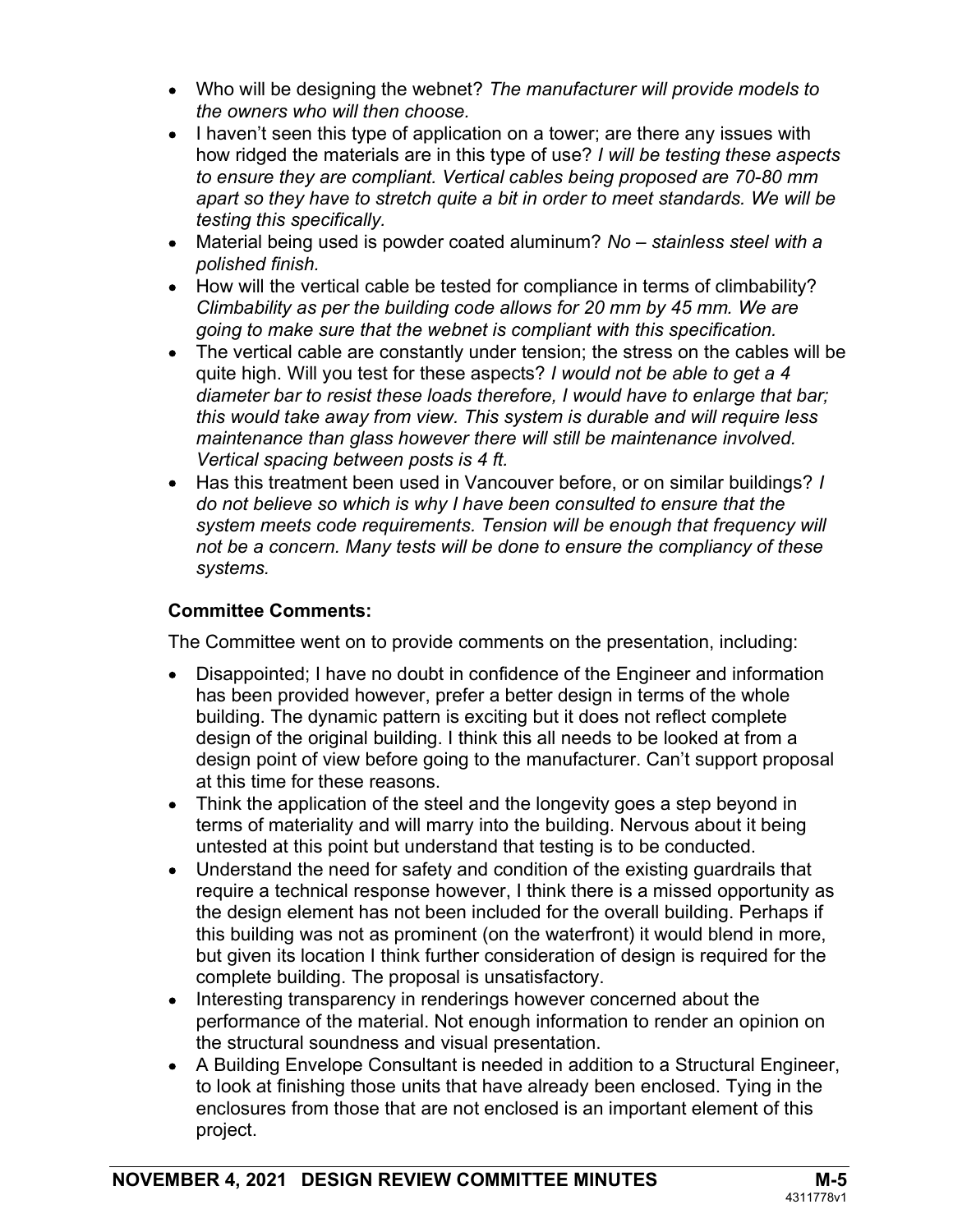# **RESUBMISSION**

Having reviewed the application and heard the presentation provided by the Applicant:

It was Moved and Seconded:

 THAT the Design Review Committee require resubmission of the 150 24th Street application subject to the following items with staff:

- engage with professional designer or consultant to provide more detail and a rationale for the completed look and overall intent with the greater building's presentation;
- provide a report from a Building Envelope Consultant; and
- consider a replacement to the existing panels, e.g. alternative colors.

#### CARRIED

# POLL CALLED FOR THE VOTE = 5

# 5.3 Address: 6404 Wellington Avenue (Tantalus Gardens)

Background: M. McGuire, Senior Manager of Current Planning and Urban Design, introduced the proposal and spoke relative to site context.

- Proposal was considered by the Design Review Committee in September 2021 and resubmission was recommended on specified items.
- Site includes two parcels on Wellington Avenue zoned for public assembly use which includes the former St. Monica's Church: two parcels on Nelson Avenue are zoned RS4 for single family use.
- The parcels on Nelson Avenue are included in the recently developed Horseshoe Bay Local Area Plan (LAP); parcels on Wellington Avenue are outside the LAP boundary. Portion of site along Nelson Avenue is within designated infill area; these areas have been forwarded to Council for November 8, 2021 (first reading) review as they will be pre-zoned.
- Displayed an excerpt of the plans from the revised proposal showing elimination and consolidation of the driveways and updates too the public realm designs.

**Project Presentation:** P. Nilsson (Applicant) provided a presentation including:

- In response to site context and grade, displayed rendering of elevation changes for the 6 units at the rear of property. Landscape and grading plan was not initially provided but now adds context and shows how site relates to adjacent properties.
- Provided proposed elevations and context:
	- $\circ$  Unit A: 193 ft
	- o Unit B: 187 ft
	- $\circ$  The adjacent property slopes west to east at 199.6 ft to 182.6 ft and approximately the same 85 ft length.
	- $\circ$  Unit C: 182.5 ft
	- o Unit D: 178.5 ft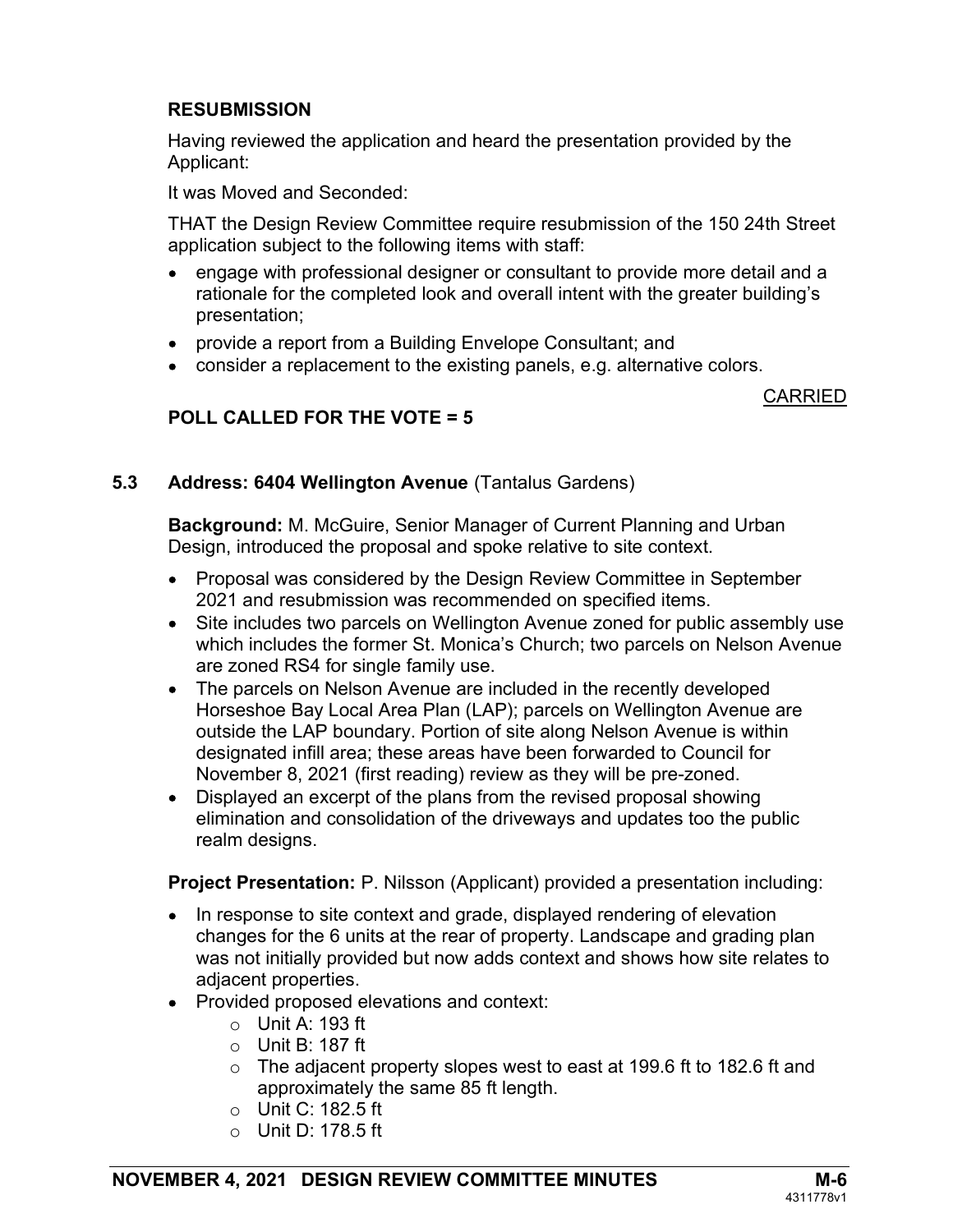- o The adjacent property slopes west to east at 187.6 ft to 170.8 ft and approximately the same 80 ft length.
- $\circ$  Unit E: 174 ft
- $\circ$  Unit F: 168 ft
- $\circ$  The adjacent property slopes west to east at 169.7 ft to 163.4 ft and approximately the same 85 ft length.
- Setbacks have been proposed as follows in response to request for setback information:
	- $\circ$  North side = 5 ft
	- $\circ$  South side = 5 ft
	- $\circ$  East side = 7 ft 3 inches
	- $\circ$  West side = 14 ft 7 inches
	- $\circ$  Units A & G are now equally setback from Wellington Avenue and in alignment with the adjacent dwelling.
	- o South setback reduced by 1 ft to accommodate the relocation of the driveways off of Rosebery Avenue, creating a softer pedestrian experience.
	- $\circ$  Shortest setback on east of property has been reduced by 1 ft. This reduction is result of the 5 ft increase to the northern setback for Unit F. The longest setback at this unit is 24 ft 7 inches.
- Proposed changes to driveway off Rosebery Avenue and off site parking in response to Committee's suggestions to consider a more sensitive approach to these aspects:
	- o One driveway connection off of Rosebery Avenue; all parking is accessed off Rosebery through a shared lane.
	- o Off-site parking is now situated parallel to site off Rosebery Avenue; 7 off-site parking spaces available on perimeter of property
	- o Driveways from Wellington Avenue and Nelson Avenue have been narrowed and separated from pedestrian pathways.
- In response to comments relating to the public realm and pedestrian circulation, the following changes have been proposed:
	- o Wide driveways on Rosebery Avenue have been removed.
	- o Perpendicular parking stalls have been omitted and replaced with parallel parking; limited to 5 parking stalls off Rosebery Avenue rather than 9; this has increased greenspace along boulevard and reduced hazard of pedestrian crossings.
- In response to expanding the outdoor amenity space, the following changes have been proposed:
	- $\circ$  Extensive planting throughout the site.
	- o Key outdoor amenity space included at Corner of Rosebery and Nelson Avenue; swings incorporated to create a fun, social area.
	- o Internal lane between housing units could be a basketball court.
	- o Noted that Tantalus Park is located immediately across the street on Nelson Avenue; approximately two blocks away, Gleneagles Elementary School provides a playground and soccer field; skateboard and bike park approximately four blocks away; Gleneagles Community Centre and soon to be Horseshoe Bay Water Park in close proximity to site.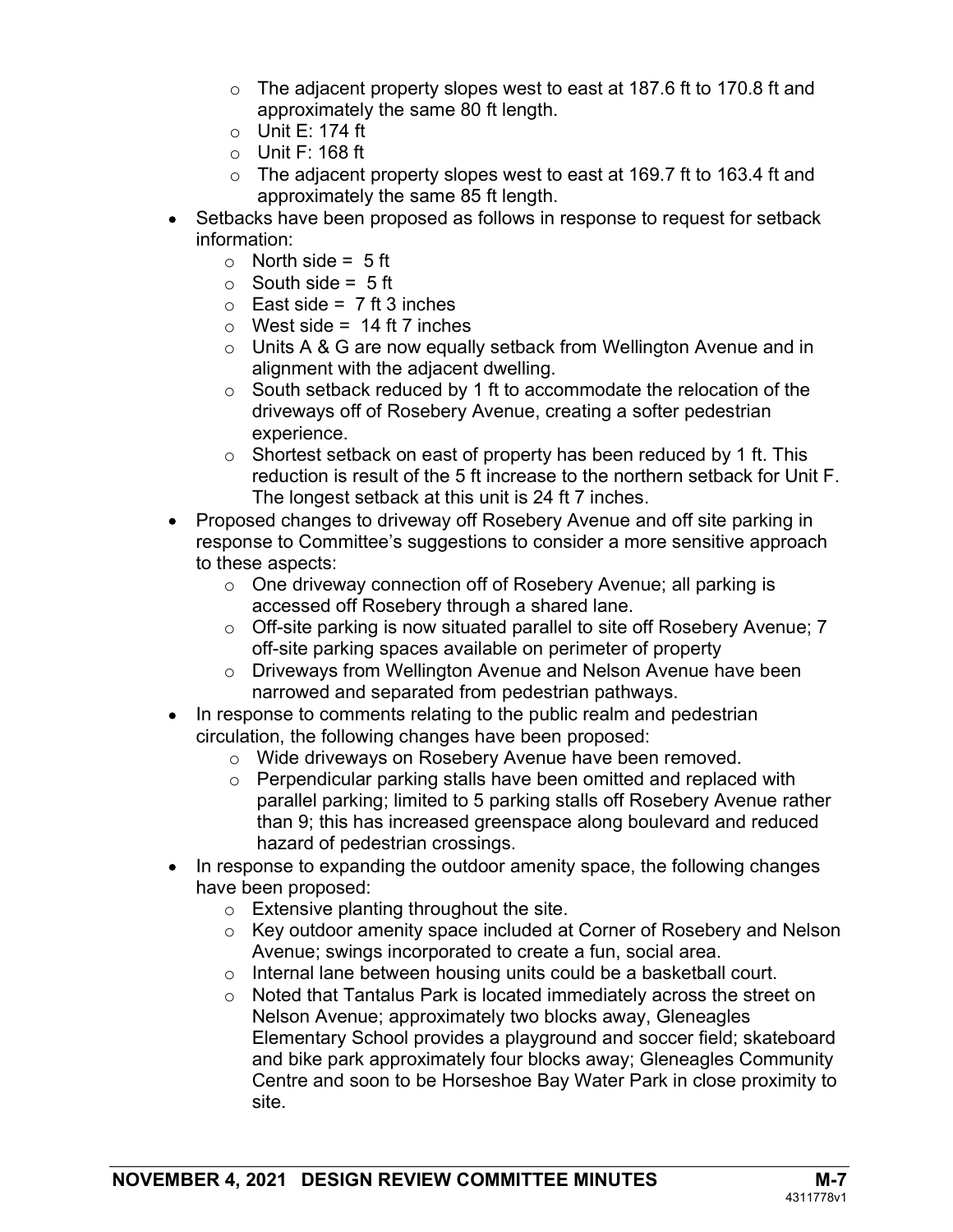- In response to request for detailed landscape and grading plans, this proposal has provided:
	- $\circ$  Cross sections and grading plans have been updated to include spot elevations for existing roadways and sidewalks, adjacent properties and topographical drawings for retaining walls.
- In response concerns for secondary suite access and livability, the following were provided:
	- $\circ$  Grading plan clearly shows access to the secondary suites.
	- o All lower level plans and site plan have been revised to indicate access to suites; exterior access defined.
	- $\circ$  Each secondary suite has two bedrooms with three piece bathrooms; each bedroom has light-well with two additional light-wells provided in living room. Internal access provided from above.

#### Committee Questions:

The Committee went on to question the presenters, with the applicants and staff responses in *italics*.

• Has the 12 ft setback along Rosebery Avenue been mandated, or can it be closer? This is a 5 ft setback.

#### Committee Comments:

The Committee went on to provide comments on the presentation, including:

- The front looks better; opens pedestrian sidewalk.
- Great presentation; all major concerns addressed. In the subgrade suites, the majority of light comes from the light-well and I am not sure how livable this is. Anything to increase light in suites is suggested.
- Thanks for providing drawings. Sidewalk has created opportunity for trees on Rosebery Avenue. Why not keep sidewalk continuing onto Nelson? There is an existing sidewalk that meets this area, we are connecting to it.
- Endorse this revised proposal; commend applicant on revisions made to respond to previous proposal. Noticed in the zoning report there was mentioned of licenced parking spaces. Would be great to explore the licenced parking stalls for this project.

# SUPPORT

Having reviewed the application and heard the presentation provided by the Applicant:

It was Moved and Seconded:

 THAT the Design Review Committee support the 6404 Wellington Avenue application subject to the following items with staff:

• investigate opportunities to improve daylight into the subgrade suites to improve livability.

#### CARRIED

# POLL CALLED FOR THE VOTE = 5